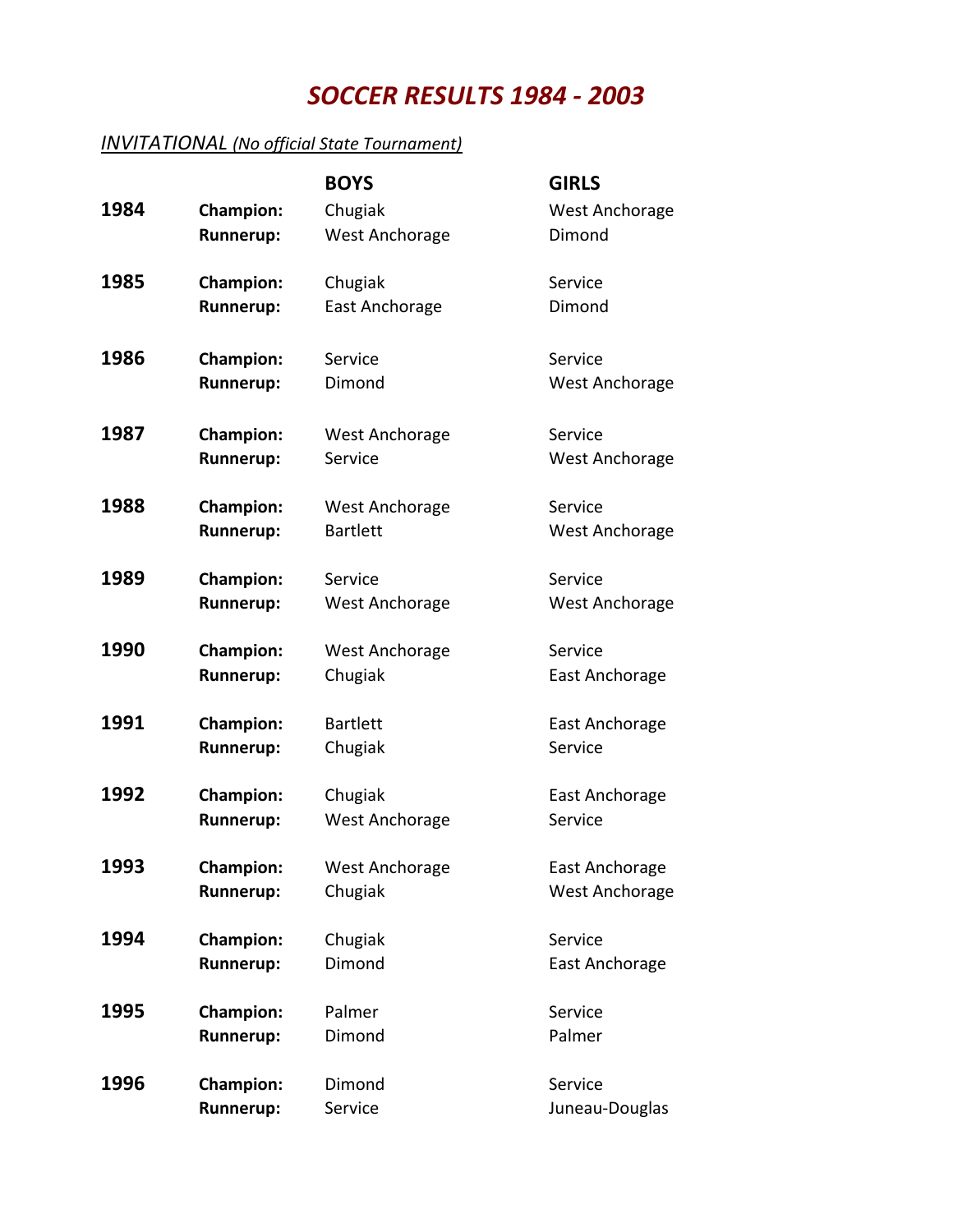| 1997 | <b>Champion:</b><br><b>Runnerup:</b> | <b>BOYS</b><br>Chugiak<br>Palmer | <b>GIRLS</b><br>Service<br>Dimond |
|------|--------------------------------------|----------------------------------|-----------------------------------|
| 1998 | <b>Champion:</b>                     | Service                          | Service                           |
|      | <b>Runnerup:</b>                     | Chugiak                          | Juneau-Douglas                    |
| 1999 | <b>Champion:</b>                     | Dimond                           | Service                           |
|      | <b>Runnerup:</b>                     | East Anchorage                   | Juneau Douglas                    |

## **OFFICIAL ASAA STATE TOURNAMENT**

|      |                        | <b>BOYS</b>                     | <b>GIRLS</b>                     |
|------|------------------------|---------------------------------|----------------------------------|
| 2000 | <b>Champion:</b>       | Colony                          | Service                          |
|      | <b>Runnerup:</b>       | Juneau-Douglas                  | Colony                           |
|      | <b>Academic:</b>       | Juneau-Douglas (3.23)           | Kenai (3.70)                     |
|      | Sportsmanship:         | Kenai                           | <b>Bartlett</b>                  |
|      | <b>All Tournament:</b> | <b>Brandon Barter (Service)</b> | Dana Frenzel (Service)           |
|      |                        | Cory Creighton (Colony)         | Erin Gillespie (Service)         |
|      |                        | Gabe Edwards (Colony)           | Grace Borland (Colony)           |
|      |                        | Guido Moeller (Palmer)          | Jamie Montgomery (Kenai)         |
|      |                        | Jakob Weiss (Dimond)            | Kaisia Archie (Bartlett)         |
|      |                        | Jeremy Gleason (JDHS)           | Katy Suddock (West)              |
|      |                        | Jevon Miller (East)             | Kelly Quinn (Colony)             |
|      |                        | Joel Reetsma (Kenai)            | Kelly Ridge (East)               |
|      |                        | Justin Dorn (JDHS)              | Kristen Van Able (West)          |
|      |                        | Kenard Walker (Dimond)          | Krystal Llanto (JDHS)            |
|      |                        | Nate Stogill (Chugiak)          | Steph Henderson (East)           |
|      |                        | Nathan Chud (Colony)            | Steph Karwczyk (Bartlett)        |
|      |                        | Robert Lossett (JDHS)           | <b>Stephanie Smith (Service)</b> |
|      |                        | Russ Miller (Dimond)            | Tami Callison (Palmer)           |
| 2001 | <b>Champion:</b>       | Juneau-Douglas                  | East Anchorage                   |
|      | <b>Runnerup:</b>       | Dimond                          | Dimond                           |
|      | <b>Academic:</b>       | Kenai (3.51)                    | Palmer (3.69)                    |
|      | Sportsmanship:         | Kenai                           | Juneau-Douglas                   |
|      | <b>All Tournament:</b> | Ben Bailey (Dimond)             | Angie Faber (Dimond)             |
|      |                        | Damon Benedict (West)           | Arianne Massengale (East)        |
|      |                        | Dawson Marchant (Service)       | Erin Gillespie (Service)         |
|      |                        | Greg Landug (Kenai)             | Hailey Sullivan (Dimond)         |
|      |                        | Ivan Aldana (West)              | Karli Knudsen (Kenai)            |
|      |                        | Jevon Miller (East)             | Kaylen Kelly (Chugiak)           |
|      |                        | Justin Dorn (JDHS)              | Kelly Quinn (Colony)             |
|      |                        | Landon Swank (Colony)           | Kelly Ridge (East)               |